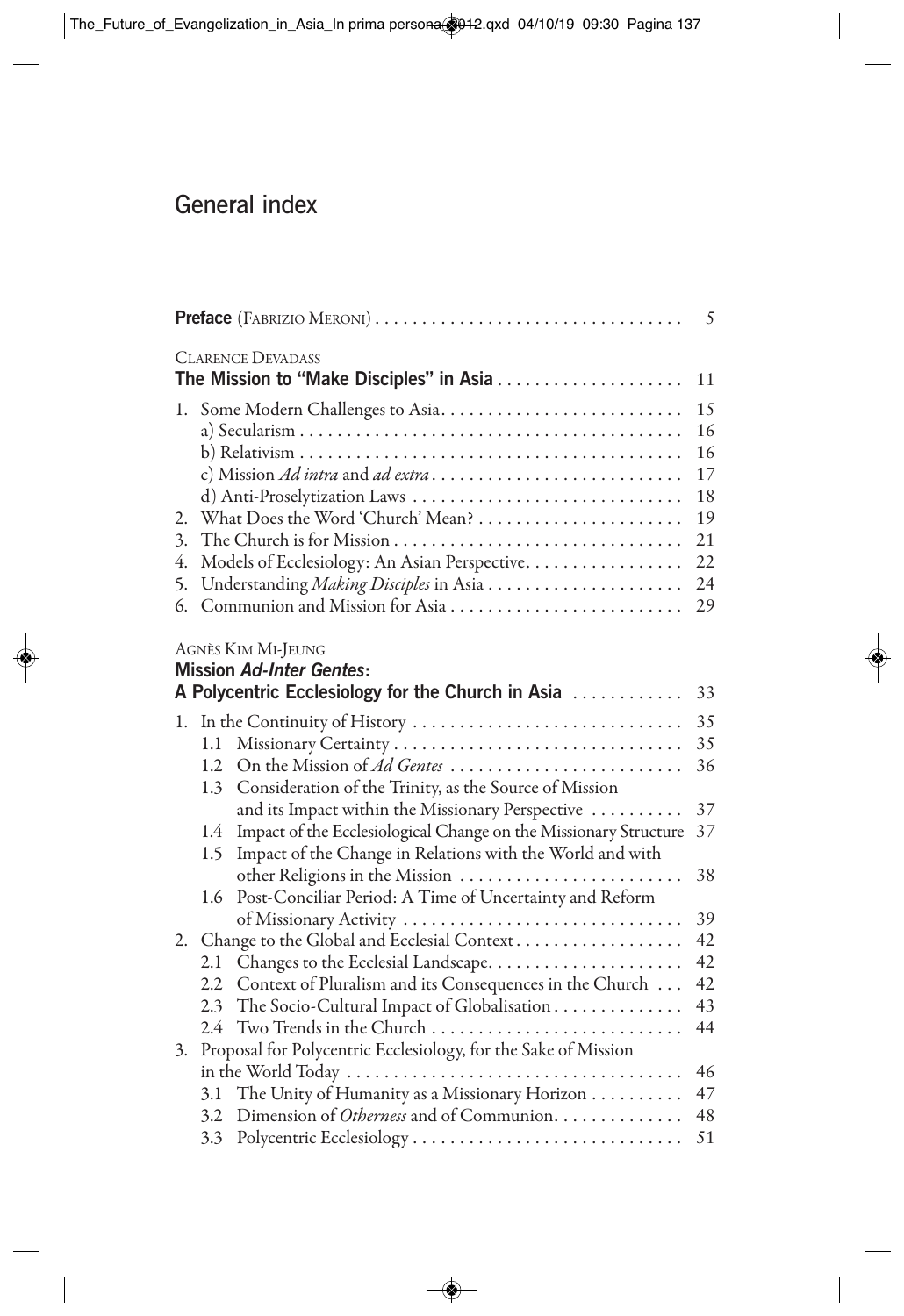| 3.4 Mission Ad-Inter Gentes and some Guidelines for the Mission 52 |  |
|--------------------------------------------------------------------|--|
| a) Mission Ad-Inter Gentes to Connect People to Each Other 53      |  |
| b) Mission Ad-Inter Gentes for Reconciliation 54                   |  |
| c) Mission Ad-Inter Gentes against Dehumanisation  55              |  |
|                                                                    |  |

|    | The Presence and Activity of the Holy Spirit in the Church's<br>Missio Ad Gentes in Asia Today                                                                                                                                                                                                                                     |                      |
|----|------------------------------------------------------------------------------------------------------------------------------------------------------------------------------------------------------------------------------------------------------------------------------------------------------------------------------------|----------------------|
|    | A Reflection on Popular Religiosity and Piety                                                                                                                                                                                                                                                                                      | 57                   |
| l. | Christologico-Pneumatological Reflection on Asian Theology<br>Proclaiming Jesus Christ as the Only Savior in the Context of Asia 58<br>1.1<br>Theological Methodology of Dialogue and Proclamation<br>1.2<br>Discovering the "Seeds of the Word" in the Asian Soil<br>1.3<br>Experiencing the 'Empty Tomb' of Jesus in Asia<br>1.4 | 58<br>59<br>60<br>61 |
| 2. | Popular Religiosity and Piety as a Locus Theologicus in Asia<br>Popular Religiosity and Sensus Fidei<br>2.1<br>Popular Religiosity and Piety as Mystical Wisdom<br>2.2<br>Participation in the Prophetic and the Priestly Office of Christ<br>2.3                                                                                  | 63<br>63<br>64<br>65 |
|    | Popular Piety as 'Religion of the People'<br>2.4                                                                                                                                                                                                                                                                                   | 66                   |
| 3. | Ecclesiality as Criterion for Discernment<br>2.5<br>Principles for Discerning the Presence and Activity of the Holy                                                                                                                                                                                                                | 67                   |
|    |                                                                                                                                                                                                                                                                                                                                    | 67                   |
|    | The Principle of Continuity<br>3.1                                                                                                                                                                                                                                                                                                 | 68                   |
|    | 3.2<br>The Principle of the Reign of God                                                                                                                                                                                                                                                                                           | 68                   |
|    | The Principle of Christological Confession<br>3.3                                                                                                                                                                                                                                                                                  | 69                   |
|    | Ecclesiological Principles<br>3.4                                                                                                                                                                                                                                                                                                  | 70                   |
|    | Principles for Discerning the Fruits of the Holy Spirit<br>3.5                                                                                                                                                                                                                                                                     | 70                   |
|    | 3.6<br>The Principle of Growth                                                                                                                                                                                                                                                                                                     | 71                   |
|    | Interpretation and Judgment of the Magisterium Ecclesiae<br>3.7                                                                                                                                                                                                                                                                    | 71                   |
| 4. | In the Parrhesia of the Holy Spirit, the Primary Agent of Mission                                                                                                                                                                                                                                                                  | 72                   |
|    | SHINZO KAWAMURA, SJ                                                                                                                                                                                                                                                                                                                |                      |
|    | Japan and the Beginning of a New Missionary Era:                                                                                                                                                                                                                                                                                   |                      |
|    | Revisiting the Past for the Future                                                                                                                                                                                                                                                                                                 | 75                   |
| 1. | Christian Mission in 16 <sup>th</sup> and 17 <sup>th</sup> Century                                                                                                                                                                                                                                                                 | 76                   |
| 2. | A 'Foreign Culture' in Japan                                                                                                                                                                                                                                                                                                       | 78                   |
| 3. | Christian Doctrine and Cultural Acceptance                                                                                                                                                                                                                                                                                         | 79                   |
| 4. | Christian Historical Mindset and the Conflicts Depicted in Silence                                                                                                                                                                                                                                                                 | 80                   |
|    | Extra Ecclesiam Nulla Salus?<br>4.1                                                                                                                                                                                                                                                                                                | 80                   |
|    |                                                                                                                                                                                                                                                                                                                                    | 83                   |
|    | 4.3 Top-down and Bottom-up Processes                                                                                                                                                                                                                                                                                               | 84                   |
| 5. |                                                                                                                                                                                                                                                                                                                                    | 87                   |
| 6. | A New Missionary Era for Japanese Christians                                                                                                                                                                                                                                                                                       | 89                   |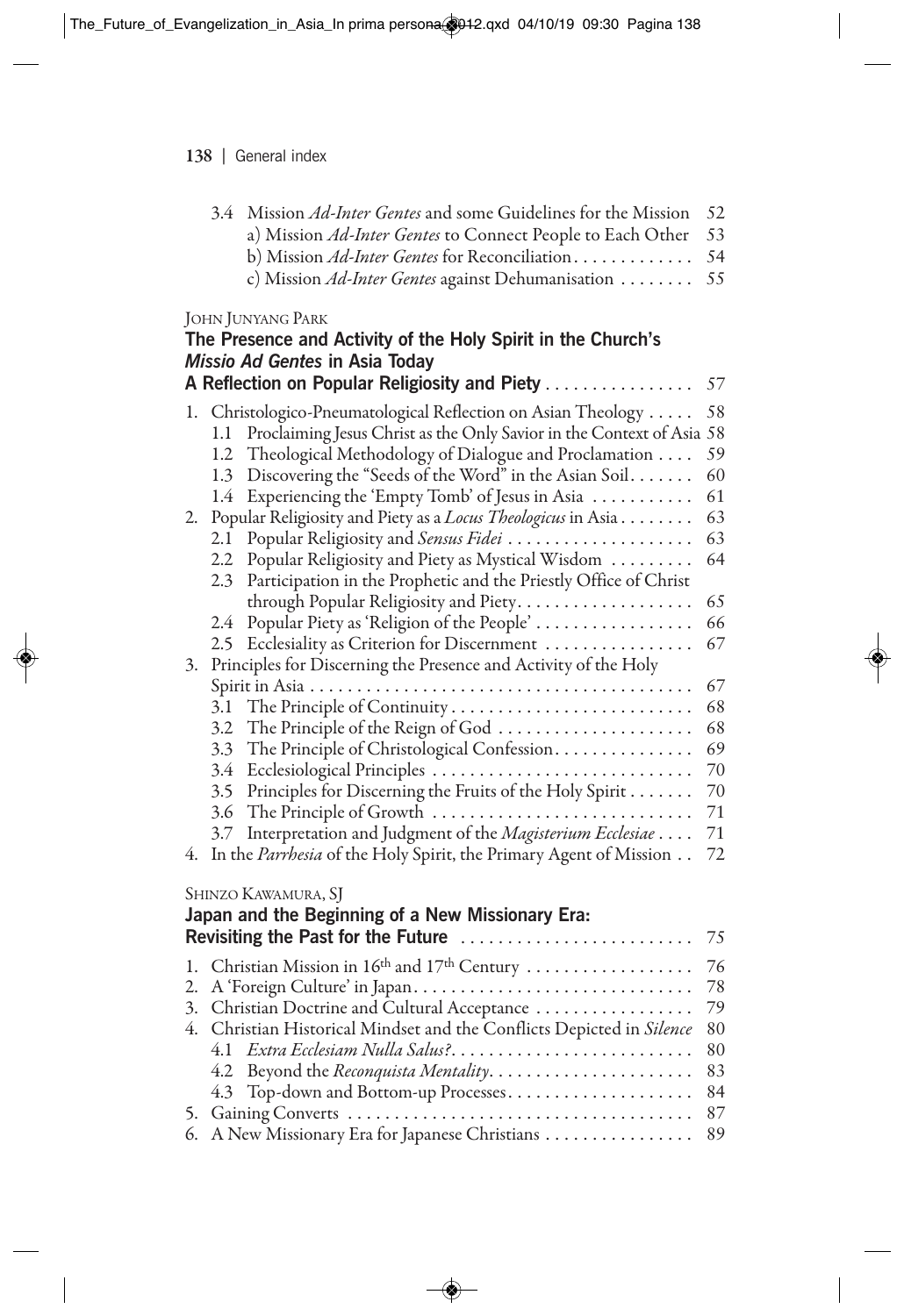| ANTOINE REN, SJ                                                  |
|------------------------------------------------------------------|
| Mission as Dialogue In and For Truth:                            |
| An Integrated Approach to Mission Ad, Inter and Per Gentes<br>91 |
| 1. The Problem of Paradigms in Missiology<br>92                  |
| $2_{\cdot}$                                                      |
| 3.                                                               |
| 3.1 Theological Foundation of Dialogue  101                      |
| Sense of Equality and Mission Per Gentes  103<br>3.2             |
| Recognition of Difference and Mission Ad Gentes 105<br>3.3       |
| Openness to Argument and Harmony in Truth. 106<br>3.4            |
| 3.5 Possibility of Conversion and True Inter Gentes. 107         |
| Dialogue, Truth and the Proclamation of the Gospel. 109<br>4.    |
|                                                                  |
| THOMAS MANJALY                                                   |
| <b>Biblical and Patristic Reflections on Evangelization</b>      |
|                                                                  |
| L                                                                |
| The Evangelizing Mission of the Church  111<br>1.                |
| The People of God Generated by the Word of God  112<br>2.        |
|                                                                  |
|                                                                  |
| b) The Call and Sending of Moses and Prophets 113                |
|                                                                  |
| 2.2.                                                             |
| a) Revelation: "The Time is Fulfilled, and the Reign of God      |

|     | a) Revelation: "The Time is Fulfilled, and the Reign of God                                                |
|-----|------------------------------------------------------------------------------------------------------------|
|     | is at Hand" (Mk 1:15ab; cf. Lk 4:21). 115                                                                  |
|     |                                                                                                            |
|     | c) Resolution: "Believe the Gospel" (Mk 1:15d)  116                                                        |
|     | 3. Some New Testament's Examples for Evangelization 117                                                    |
|     |                                                                                                            |
|     | a) Evangelization as Sharing the Experience of the Incarnate                                               |
|     | Word (cf. 1 Jn 1:1-4). $\dots \dots \dots \dots \dots \dots \dots \dots \dots \dots \dots \dots \dots 117$ |
|     | b) Authentic Witnesses 118                                                                                 |
|     | c) Discipling through Love and Option for the Poor 118                                                     |
|     | d) Transformative and Empowering Encounters. 119                                                           |
|     | 3.2 The Early Church: Acts of the Apostles and Paul's Letters. 119                                         |
|     | a) Evangelization of the Evangelizer: Reverse Evangelization. . 120                                        |
|     | b) Crossing Borders: Dialogue between Religions and Cultures 120                                           |
|     | c) The House Church Model and the Lay Evangelizers 121                                                     |
| 3.3 |                                                                                                            |
|     | a) Evangelization as God's Work  121                                                                       |
|     | b) The Word-Centred Evangelization  122                                                                    |
|     | c) Shared Vision and Inclusive Collaboration  122                                                          |
|     |                                                                                                            |

e) Evangelization: A Task or Grace? . . . . . . . . . . . . . . . . . . . 123